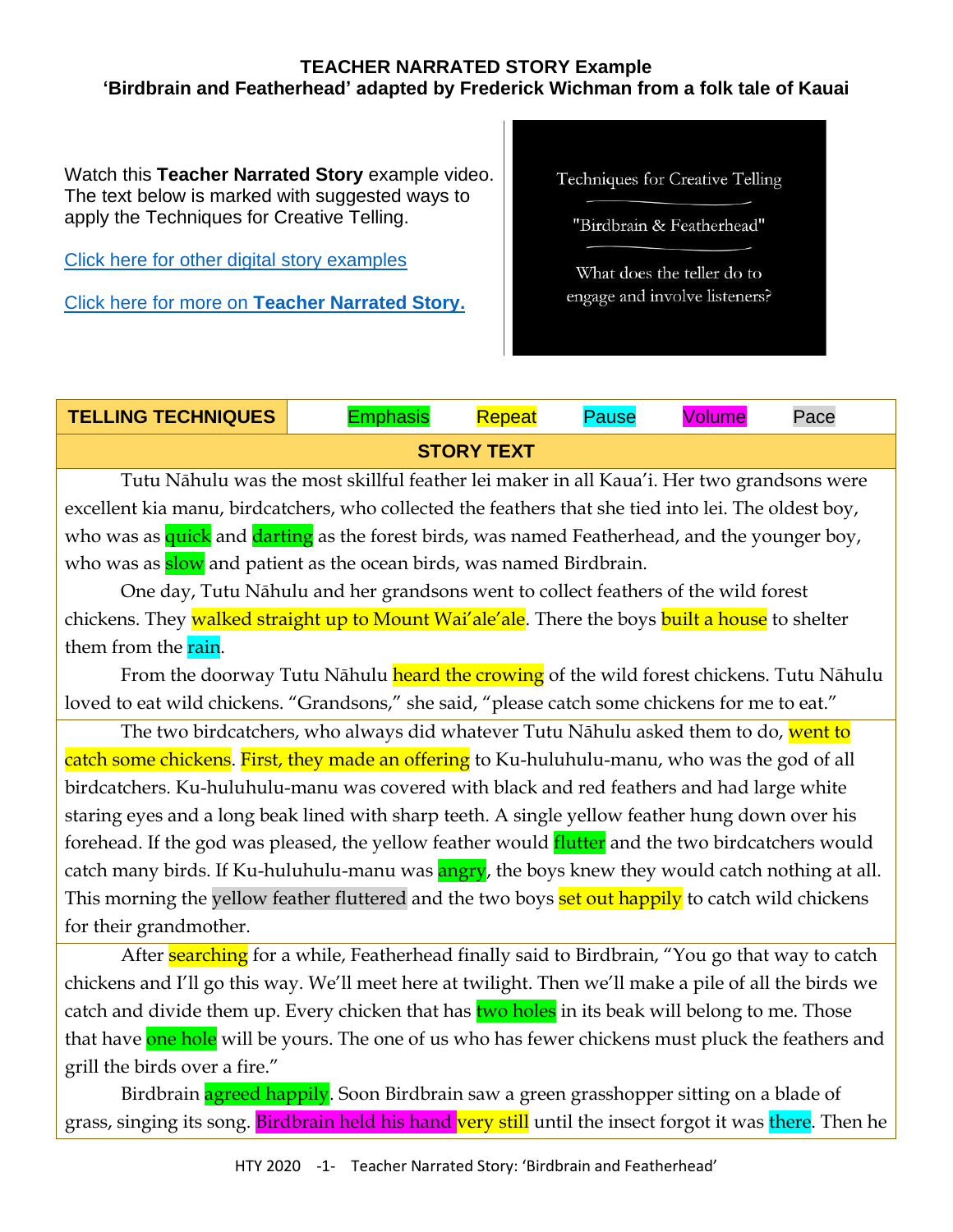scooped it up in his hand and popped it into a small gourd bottle that hung from his malo. As he walked along he caught several more grasshoppers.

Birdbrain found a small grassy spot with some bushes around it. He took a long thin cord, tied a small loop at one end, ran the other end of the rope through this loop, and made a larger noose which he **spread out on the ground in a circle**. He tied a grasshopper to a stick which he pushed into the ground in the center of the circle. Birdbrain then took the other end of the rope with him and **crawled under** a bush to wait.

Birdbrain waited very patiently. The insects in the grass began to sing again and the little birds began to flit about in the trees. A chicken peered out from behind a bush, carefully watching the grasshopper that was sitting on a leaf scraping its back feet together. Then the chicken rushed over and caught the grasshopper in its beak. Just as it tilted up its head to swallow the insect, Birdbrain **pulled his end of the rope** and the noose closed quickly, catching the chicken by its legs. Birdbrain caught six wild chickens.

As twilight approached, Featherhead and Birdbrain met at their appointed spot and divided all the chickens they had caught. Birdbrain had his six chickens but Featherhead had caught none at all. Yet whenever Birdbrain looked at a chicken, he saw it had two holes in its beak and handed it to his brother. "This is yours," he said. "It has two holes in the beak." All six chickens had two holes in its beak, so only Featherhead got to carry chickens back to his grandmother.

Birdbrain had to **pluck the feathers** from **all** the chickens. He put the soft brown feathers into a covered bowl and the long red tail feathers into another bowl. When all the chickens were plucked, he built a fire and roasted the birds. Tutu Nāhulu and Featherhead enjoyed eating the wild chickens very much, but Birdbrain was so tired he just lay down and went to sleep.

Tutu Nāhulu woke Birdbrain to ask, "Why did you have to clean and cook them all without help?"

"Featherhead told me that all the chickens with two holes in its beak belonged to him," Birdbrain said. "We didn't catch any birds with only one hole."

Tutu Nāhulu **smiled fondly** at Birdbrain. "Every chicken has two holes in its beak. Featherhead fooled you. Would you like to fool Featherhead this time?" she asked. Birdbrain nodded his head eagerly and grinned as she whispered in his ear.

Birdbrain opened some gourds his grandmother gave him. He took out a ball of sticky breadfruit gum and **smeared himself from head to foot**. Then he shook out the feathers that filled the other bowl and rolled himself in them until he was completely covered with soft brown feathers. He **stuck** some long black and red feathers in his hair and small white feathers around his eyes and more feathers around his mouth. In the center of his forehead he put one long yellow feather.

He looked like Ku-huluhulu-manu, the god of the birdcatchers. Birdbrain flapped his arms and ran down the path after his brother, crowing as loudly as he could.